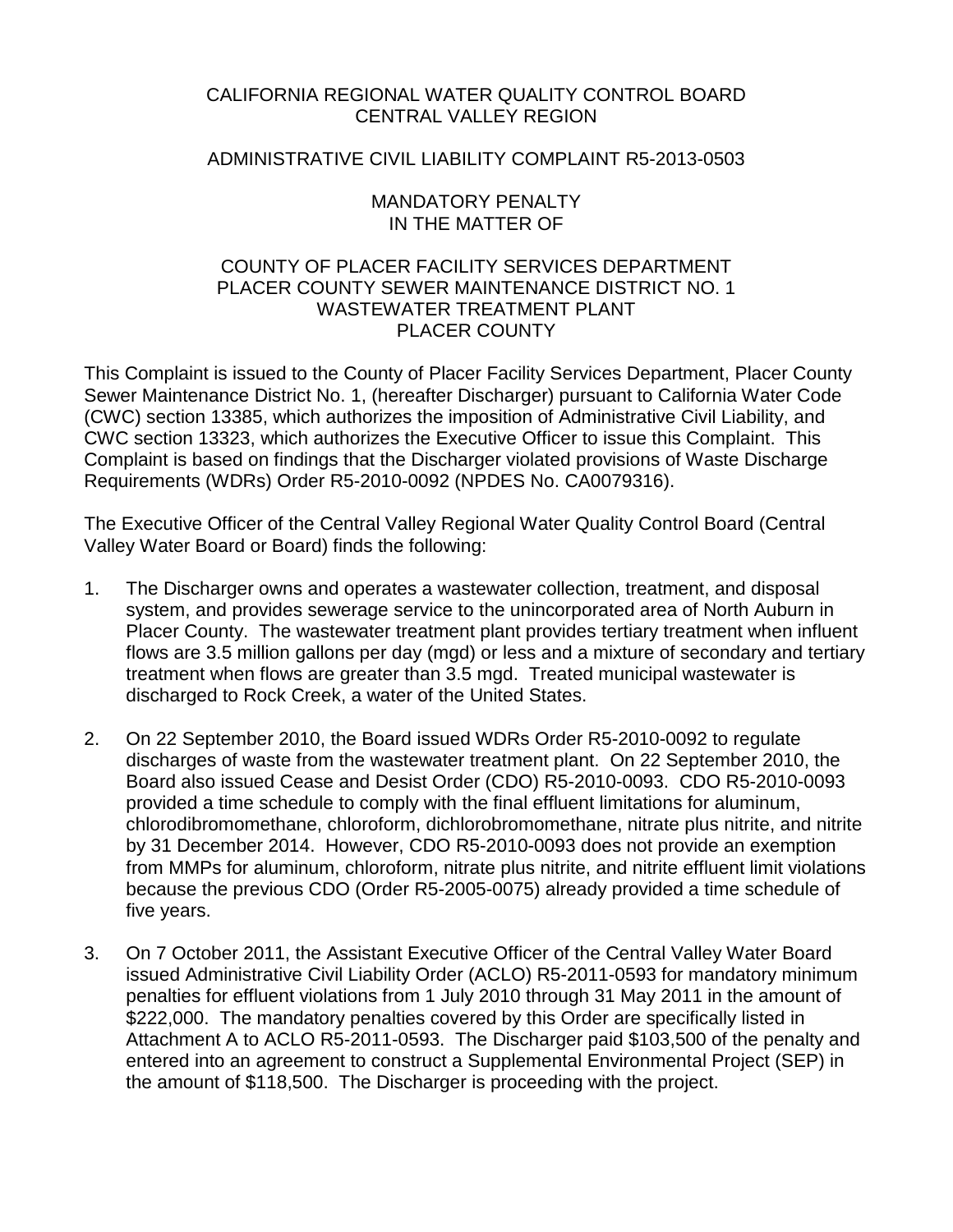ADMINISTRATIVE CIVIL LIABILITY COMPLAINT R5-2013-0503 ADMINISTRATIVE CIVIL LIABILITY COMPLAINT R5-2013-0503 MANDATORY PENALTY COUNTY OF PLACER FACILITY SERVICES DEPARTMENT PLACER COUNTY SEWER MAINTENANCE DISTRICT NO. 1 WASTEWATER TREATMENT PLANT PLACER COUNTY

- 4. This Complaint addresses administrative civil liability for effluent violations that occurred during the period of 30 April 2011 and 1 June 2011 through 31 October 2012. These violations are specifically identified in Attachment A to this Complaint as subject to mandatory minimum penalties. Attachment A to this Complaint is attached hereto and incorporated herein by this reference. The 30 April 2011 nitrate plus nitrite violation is included in this complaint because it was not included in ACLO R5-2011-0593.
- 5. On 25 June 2012, Central Valley Water Board staff issued the Discharger a draft Record of Violations (ROV) for effluent limitation violations for 1 June 2011 through 30 April 2012. On 30 July 2012, the Discharger responded and agreed with the violations and requested that MMPs be applied to a SEP. However, the Discharger has not proposed a SEP. This Complaint also includes the 30 April 2011 violation that was not addressed in ACLO R5-2011-0593 and two violations reported after the draft ROV was issued.
- 6. CWC sections 13385(h) and (i) require assessment of mandatory penalties and state, in part, the following:

CWC section 13385(h)(1) states:

Notwithstanding any other provision of this division, and except as provided in subdivisions (j), (k), and (l), a mandatory minimum penalty of three thousand dollars (\$3,000) shall be assessed for each serious violation.

CWC section 13385 (h)(2) states:

For the purposes of this section, a "serious violation" means any waste discharge that violates the effluent limitations contained in the applicable waste discharge requirements for a Group II pollutant, as specified in Appendix A to Section 123.45 of Title 40 of the Code of Federal Regulations, by 20 percent or more or for a Group I pollutant, as specified in Appendix A to Section 123.45 of Title 40 of the Code of Federal Regulations, by 40 percent or more.

CWC section 13385(i)(1) states, in part:

Notwithstanding any other provision of this division, and except as provided in subdivisions (j), (k), and (l), a mandatory minimum penalty of three thousand dollars (\$3,000) shall be assessed for each violation whenever the person does any of the following four or more times in any period of six consecutive months, except that the requirement to assess the mandatory minimum penalty shall not be applicable to the first three violations:

- A) Violates a waste discharge requirement effluent limitation.
- B) Fails to file a report pursuant to Section 13260.
- C) Files an incomplete report pursuant to Section 13260.
- D) Violates a toxicity effluent limitation contained in the applicable waste discharge requirements where the waste discharge requirements do not contain pollutant-specific effluent limitations for toxic pollutants.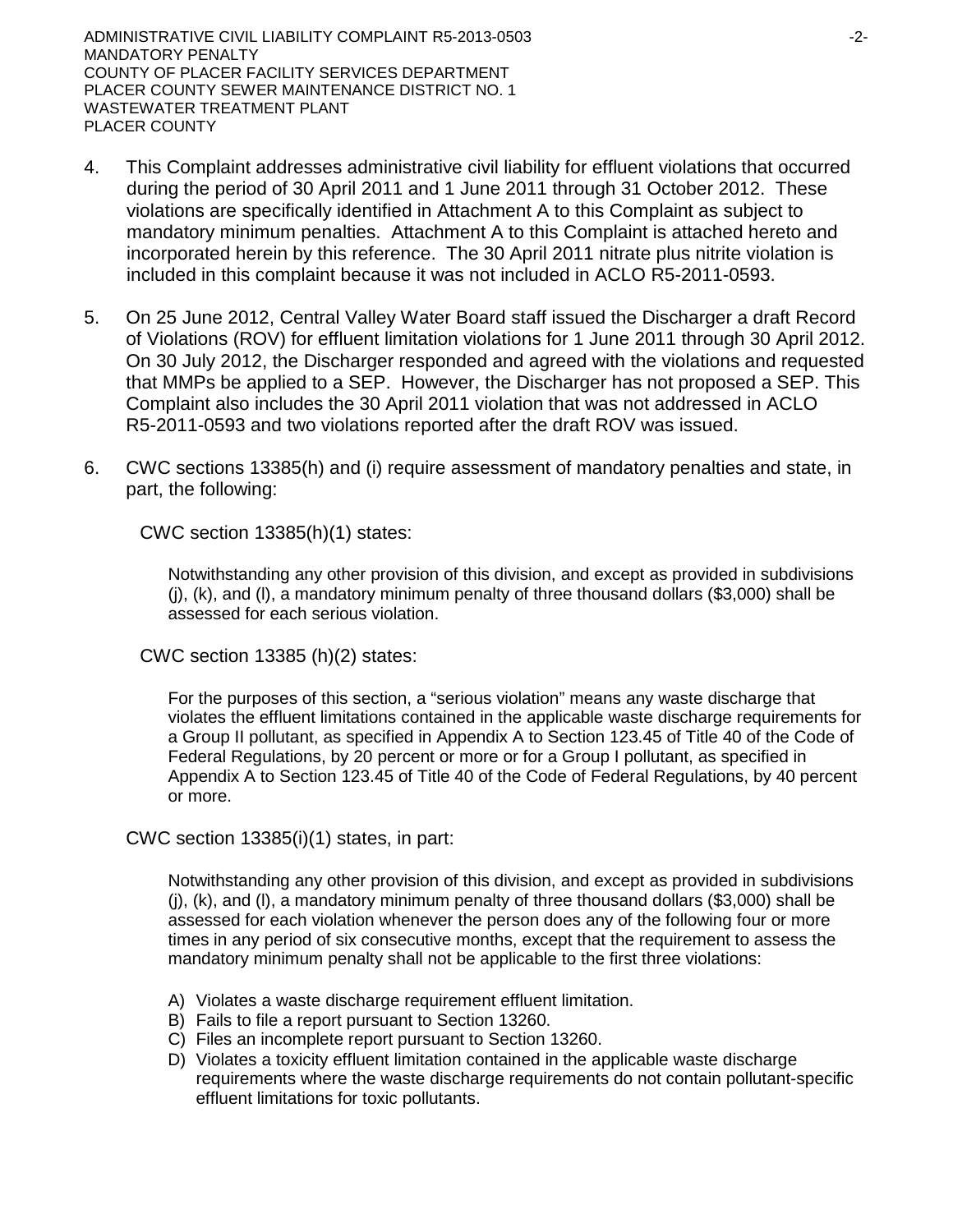ADMINISTRATIVE CIVIL LIABILITY COMPLAINT R5-2013-0503 43-3-MANDATORY PENALTY COUNTY OF PLACER FACILITY SERVICES DEPARTMENT PLACER COUNTY SEWER MAINTENANCE DISTRICT NO. 1 WASTEWATER TREATMENT PLANT PLACER COUNTY

7. Water Code section 13385(j) exempts certain violations from the mandatory minimum penalties, and states, in relevant part:

Subdivisions (h) and (i) do not apply to any of the following:

- (3) A violation of an effluent limitation where the waste discharge is in compliance with either a cease and desist order issued pursuant to Section 13301 or a time schedule order issued pursuant to Section 13300 or 13308 if all of the following requirements are met:
	- C) The regional board establishes a time schedule for bringing the waste discharge into compliance with the effluent limitation that is as short as possible….For the purposes of this subdivision, the time schedule may not exceed five years in length …. The interim requirements shall include both of the following:
		- i) Effluent limitations for the pollutant or pollutants of concern.
		- ii) Actions and milestones leading to compliance with the effluent limitation.
- 8. CWC section 13323 states, in part:

Any executive officer of a regional board may issue a complaint to any person on whom administrative civil liability may be imposed pursuant to this article. The complaint shall allege the act or failure to act that constitutes a violation of law, the provision authorizing civil liability to be imposed pursuant to this article, and the proposed civil liability.

9. WDRs Order R5-2010-0092, Final Effluent Limitations IV.A.1.a. states, in part:

| <b>Parameter</b>                                                                               |              | <b>Effluent Limitations</b> |                   |                                |                                 |                                        |
|------------------------------------------------------------------------------------------------|--------------|-----------------------------|-------------------|--------------------------------|---------------------------------|----------------------------------------|
|                                                                                                | <b>Units</b> | Average<br><b>Monthly</b>   | Average<br>Weekly | <b>Maximum</b><br><b>Daily</b> | Instantaneous<br><b>Minimum</b> | <b>Instantaneous</b><br><b>Maximum</b> |
| <b>Conventional Pollutants</b>                                                                 |              |                             |                   |                                |                                 |                                        |
| <b>Total Suspended Solids</b>                                                                  | lbs/day      | 182                         | 273               | 455                            |                                 | --                                     |
| <b>Priority Pollutants</b>                                                                     |              |                             |                   |                                |                                 |                                        |
| Lead, Total Recoverable                                                                        | µg/L         | 2.3                         |                   | 6.5                            | --                              | --                                     |
| <b>Non-Conventional Pollutants</b>                                                             |              |                             |                   |                                |                                 |                                        |
| Aluminum, Total Recoverable                                                                    | µg/L         | 68                          |                   | 151                            |                                 | --                                     |
| Chloroform                                                                                     | $\mu$ g/L    | 1.1                         |                   | --                             |                                 | --                                     |
| Nitrate Plus Nitrite (as N)                                                                    | mg/L         | 10                          |                   | --                             |                                 | --                                     |
| Mass-based effluent limitations are based on a permitted average dry weather flow of 2.18 MGD. |              |                             |                   |                                |                                 |                                        |

#### **Table 6. Final Effluent Limitations**

10. WDRs Order R5-2010-0092, Final Effluent Limitations IV.A.1.g. states, in part:

g. Total Coliform Organisms. Effluent total coliform organisms shall not exceed:

i. 2.2 most probable number (MPN) per 100 mL, as a 7-day median…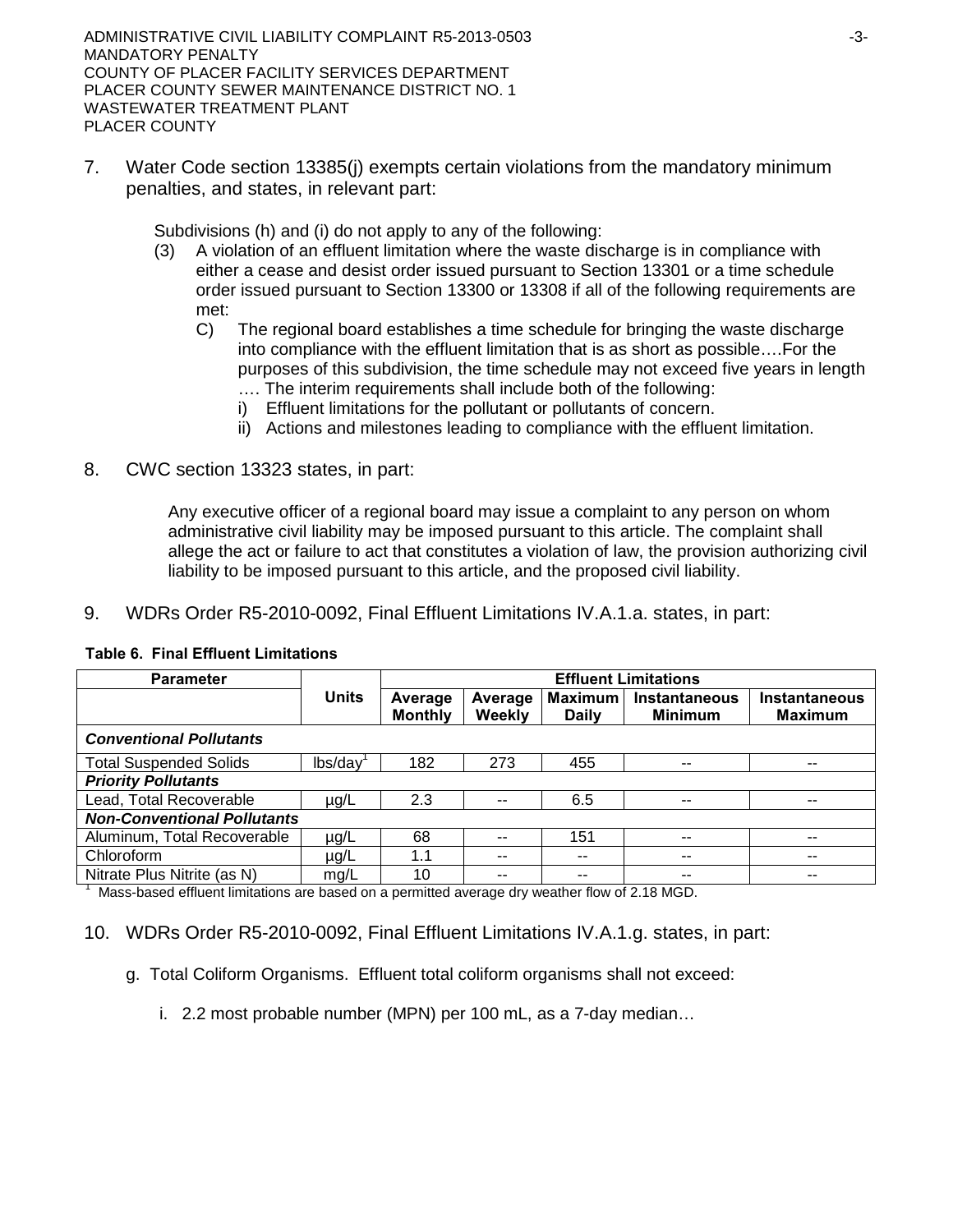- 11. WDRs Order R5-2010-0092, Final Effluent Limitations IV.A.1.i. states, in part:
	- i. Mercury, Total Recoverable. The total monthly mass discharge of total mercury shall not exceed 0.0018 lbs. This performance-based limitation shall be in effect until the Regional Water Board establishes final effluent limitations after adoption of a TMDL for mercury in the Sacramento-San Joaquin Delta.
- 12. According to the Discharger's self-monitoring reports, the Discharger committed fifteen (15) serious Group I violations of the above effluent limitations contained in WDRs Order R5-2010-0092 during 30 April 2011 and the period beginning 30 April 2011 and ending 31 October 2012. These violations are defined as serious because measured concentrations of Group I constituents exceeded maximum prescribed levels in WDRs Order R5-2010-0092 by forty percent or more. The mandatory minimum penalty for these serious violations is **forty-five thousand dollars (\$45,000)**.
- 13. According to the Discharger's self-monitoring reports, the Discharger committed twelve (12) serious Group II violations of the above effluent limitations contained in WDRs Order R5-2010-0092 during the period beginning 30 April 2011 and ending 31 October 2012, and were not previously assessed mandatory penalties. These violations are defined as serious because measured concentrations of Group II constituents exceeded maximum prescribed levels in WDRs Order R5-2010-0092 by twenty percent or more. The mandatory minimum penalty for these serious violations is **thirty-six thousand dollars (\$36,000)**.
- 14. According to the Discharger's self-monitoring reports, the Discharger committed ten (10) non-serious violations of the above effluent limitations contained in Order R5-2010-0092 during the period beginning 30 April 2011 and ending 31 October 2012. All ten of the non-serious violations are subject to mandatory penalties under CWC section 13385(i)(1) because these violations were preceded by three or more similar violations within a sixmonth period. The mandatory minimum penalty for the ten non-serious violations is **thirty thousand dollars (\$30,000).**
- 15. The total amount of the mandatory penalties assessed for the cited effluent violations is **one hundred eleven thousand dollars (\$111,000).** As stated herein, a detailed list of the cited effluent violations is included in Attachment A, a part of this Order. This Complaint addresses administrative civil liability for violations that are specifically identified in Attachment A as subject to mandatory minimum penalties.
- 16. Issuance of this Administrative Civil Liability Complaint to enforce CWC Division 7, Chapter 5.5 is exempt from the provisions of the California Environmental Quality Act (Pub. Resources Code section 21000 et seq.), in accordance with California Code of Regulations, title 14, section 15321(a)(2).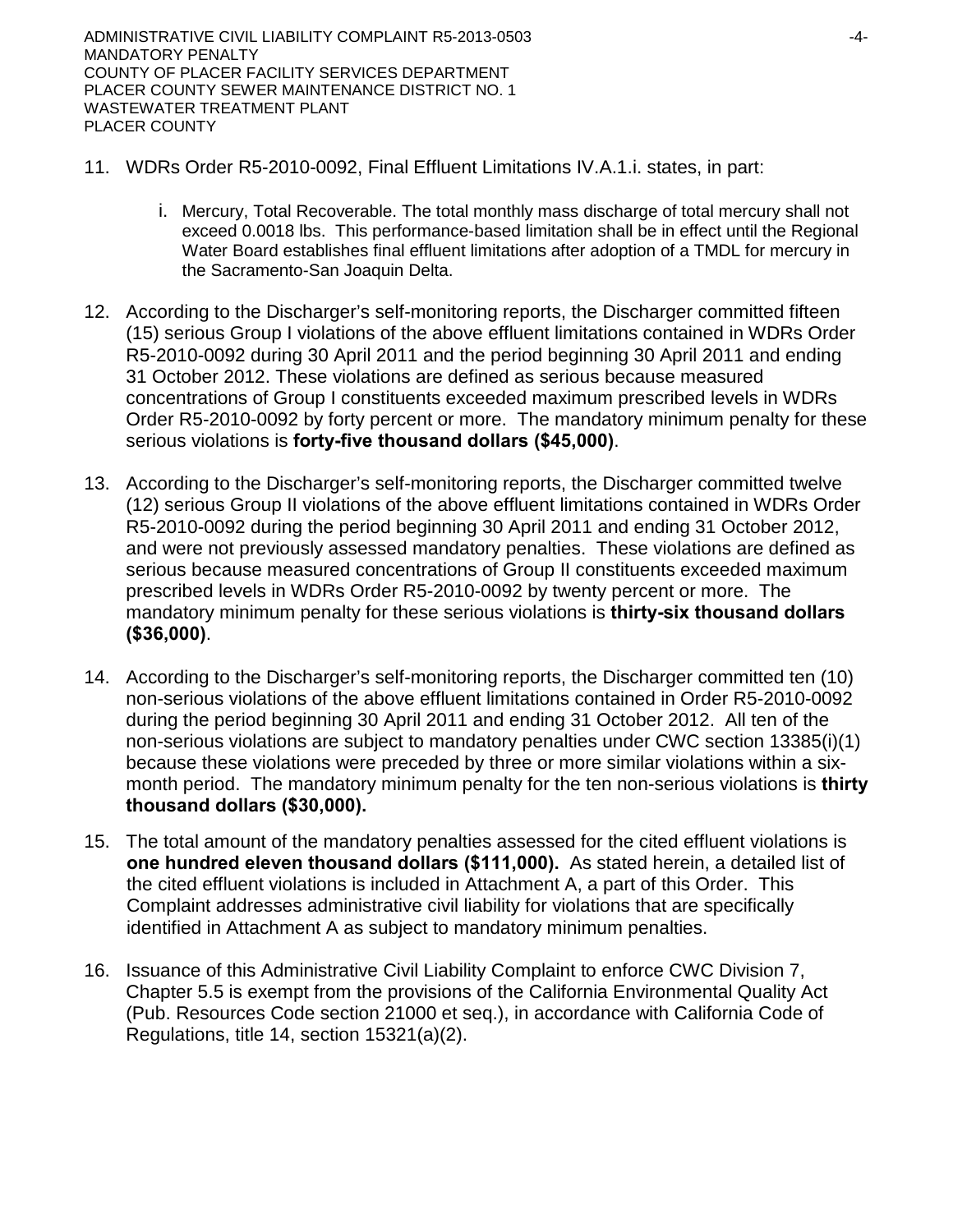# **COUNTY OF PLACER FACILITY SERVICES DEPARTMENT, PLACER COUNTY SEWER MAINTENANCE DISTRICT NO. 1, IS HEREBY GIVEN NOTICE THAT:**

- 1. The Executive Officer of the Central Valley Water Board proposes that the Discharger be assessed an Administrative Civil Liability in the amount of **one hundred eleven thousand dollars (\$111,000)**.
- 2. A hearing on this matter will be conducted at the Central Valley Water Board meeting scheduled on **11/12 April 2013**, unless either of the following occurs by **11 February 2013**:
	- a) The Discharger waives the hearing by completing the attached form (checking off the box next to Option #1) and returning it to the Central Valley Water Board, along with payment for the proposed civil liability of **one hundred eleven thousand dollars (\$111,000)**; or
	- b) The Central Valley Water Board agrees to postpone any necessary hearing after the Discharger requests to engage in settlement discussions by checking off the box next to Option #2 on the attached form, and returns it to the Board along with a letter describing the issues to be discussed; or
	- c) The Central Valley Water Board agrees to postpone any necessary hearing after the Discharger requests a delay by checking off the box next to Option #3 on the attached form, and returns it to the Board along with a letter describing the issues to be discussed.
- 3. If a hearing on this matter is conducted, the Central Valley Water Board will consider whether to affirm, reject, or modify the proposed Administrative Civil Liability, or whether to refer the matter to the Attorney General for recovery of judicial civil liability.
- 4. If this matter proceeds to hearing, the Executive Officer reserves the right to amend the proposed amount of civil liability to conform to the evidence presented, including but not limited to, increasing the proposed amount to account for the costs of enforcement (including staff, legal and expert witness costs) incurred after the date of the issuance of this Complaint through completion of the hearing.

Original signed by

PAMELA C. CREEDON, Executive Officer

11 January 2013 DATE

Attachment A: Record of Violations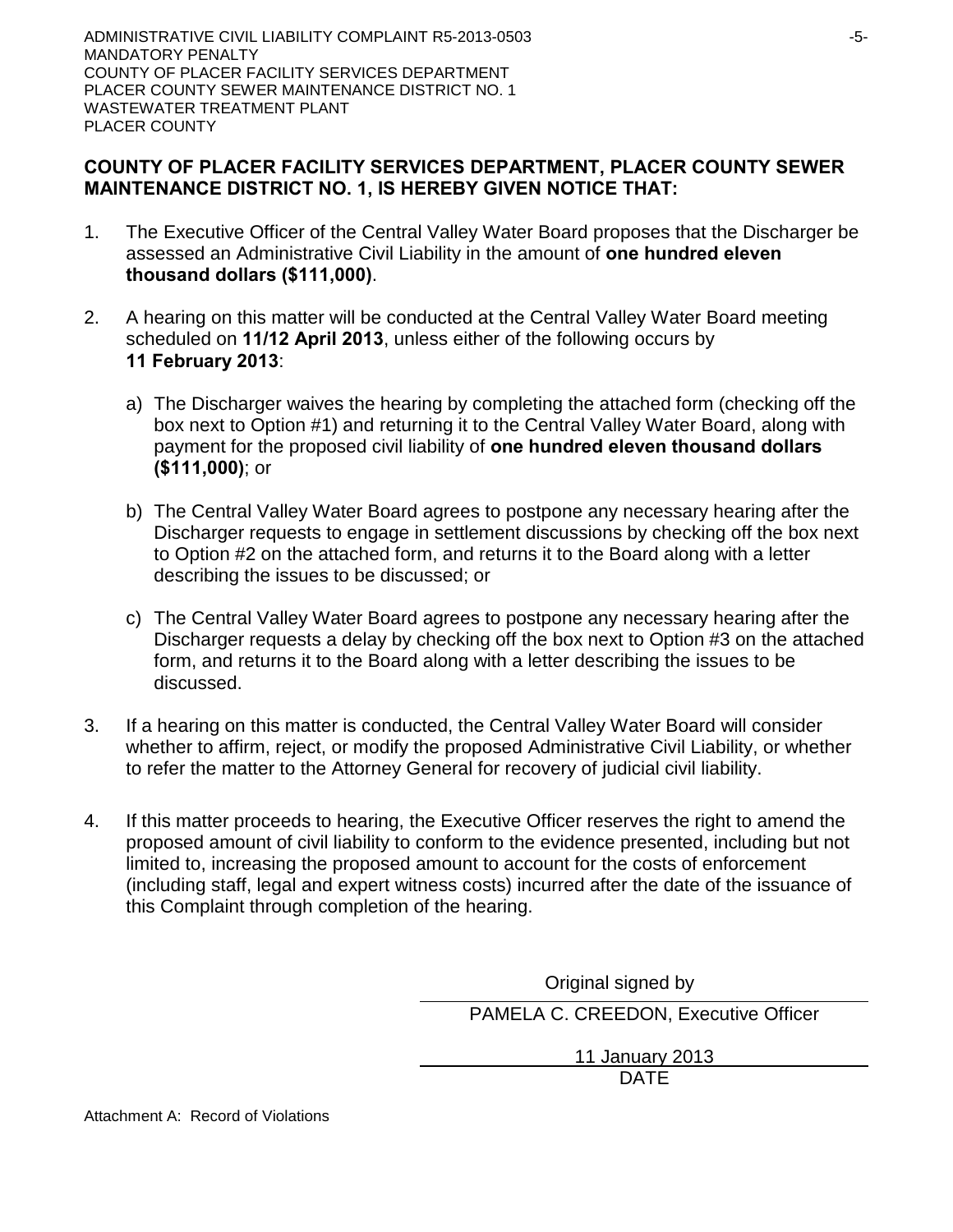#### **WAIVER FORM FOR ADMINISTRATIVE CIVIL LIABILITY COMPLAINT**

By signing this waiver, I affirm and acknowledge the following:

I am duly authorized to represent County of Placer Facility Services Department, Placer County Sewer Maintenance District No. 1 (hereafter Discharger) in connection with Administrative Civil Liability Complaint R5-2013-0503 (hereafter Complaint). I am informed that California Water Code section 13323, subdivision (b), states that, "a hearing before the regional board shall be conducted within 90 days after the party has been served. The person who has been issued a complaint may waive the right to a hearing."

#### **□** *(OPTION 1: Check here if the Discharger waives the hearing requirement and will pay in full.)*

- a. I hereby waive any right the Discharger may have to a hearing before the Central Valley Water Board.
- b. I certify that the Discharger will remit payment for the proposed civil liability in the full amount of **one hundred eleven thousand dollars (\$111,000)** by check that references "ACL Complaint R5-2013-0503" made payable to the *State Water Pollution Cleanup and Abatement Account*. Payment must be received by the Central Valley Water Board by **11 February 2013**.
- c. I understand the payment of the above amount constitutes a proposed settlement of the Complaint, and that any settlement will not become final until after a 30-day public notice and comment period. Should the Central Valley Water Board receive significant new information or comments during this comment period, the Central Valley Water Board's Executive Officer may withdraw the complaint, return payment, and issue a new complaint. I also understand that approval of the settlement will result in the Discharger having waived the right to contest the allegations in the Complaint and the imposition of civil liability.
- d. I understand that payment of the above amount is not a substitute for compliance with applicable laws and that continuing violations of the type alleged in the Complaint may subject the Discharger to further enforcement, including additional civil liability.

**□** *(OPTION 2: Check here if the Discharger waives the 90-day hearing requirement in order to engage in settlement discussions***.)** I hereby waive any right the Discharger may have to a hearing before the Central Valley Water Board within 90 days after service of the complaint, but I reserve the ability to request a hearing in the future. I certify that the Discharger will promptly engage the Central Valley Water Board Prosecution Team in settlement discussions to attempt to resolve the outstanding violation(s). By checking this box, the Discharger requests that the Central Valley Water Board delay the hearing so that the Discharger and the Prosecution Team can discuss settlement. It remains within the discretion of the Central Valley Water Board to agree to delay the hearing. Any proposed settlement is subject to the conditions described above under "Option 1."

**□** *(OPTION 3: Check here if the Discharger waives the 90-day hearing requirement in order to extend the hearing date and/or hearing deadlines. Attach a separate sheet with the amount of additional time requested and the rationale.)* I hereby waive any right the Discharger may have to a hearing before the Central Valley Water Board within 90 days after service of the complaint. By checking this box, the Discharger requests that the Central Valley Water Board delay the hearing and/or hearing deadlines so that the Discharger may have additional time to prepare for the hearing. It remains within the discretion of the Central Valley Water Board to approve the extension.

(Print Name and Title)

(Signature)

(Date)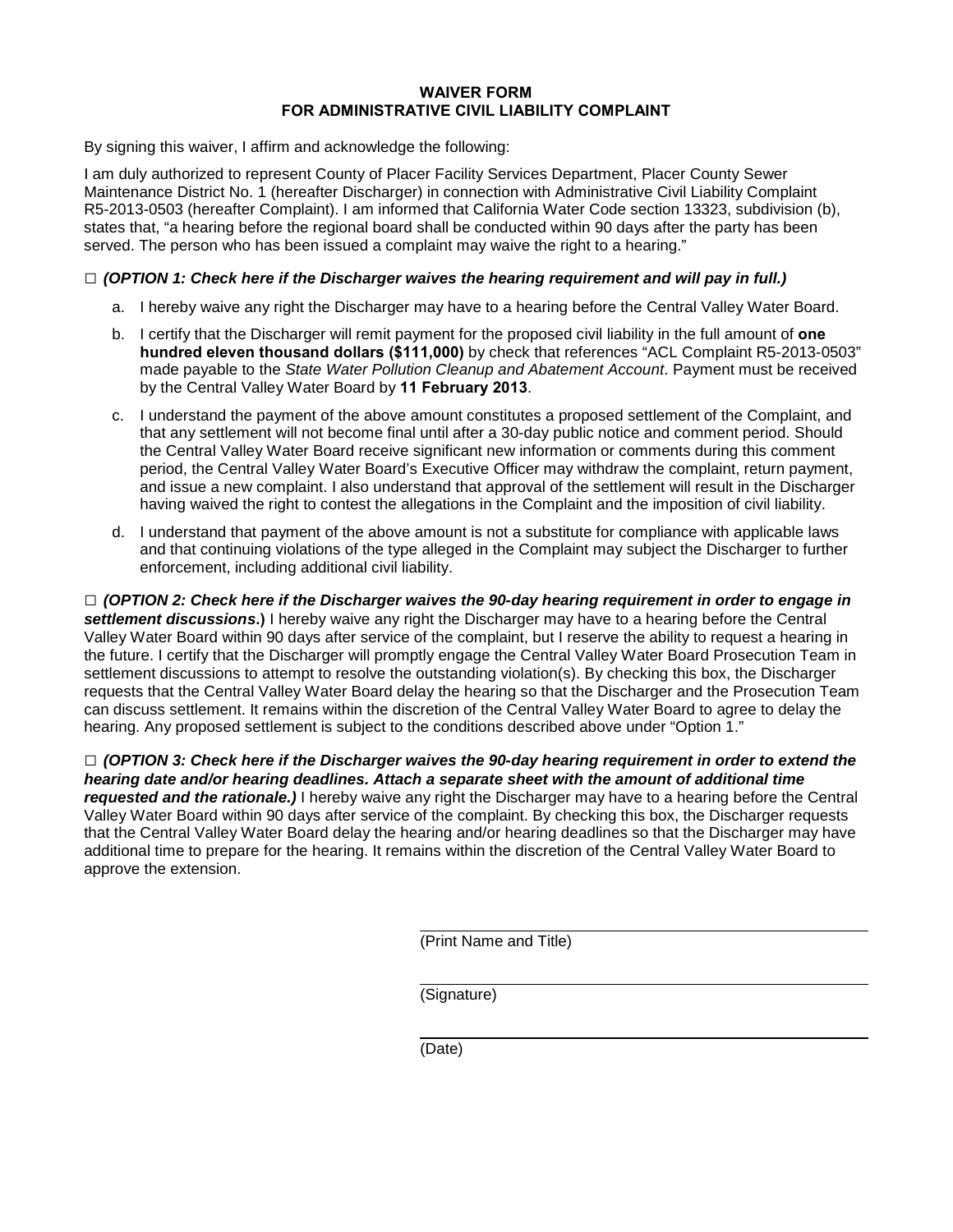#### **ATTACHMENT A ADMINISTRATIVE CIVIL LIABILITY COMPLAINT R5-2013-0503**

#### **County of Placer Facility Services Department Placer County Sewer Maintenance District No. 1 Wastewater Treatment Plant**

RECORD OF VIOLATIONS (30 April 2011 and June 2011 – 31 October 2012) MANDATORY PENALTIES (Data reported under Monitoring and Reporting Program R5-2010-0092)

|                | Date       | <b>Violation Type</b>         | Units      | Limit           | Measured                | Period             | Remarks                 | <b>CIWQS</b> |
|----------------|------------|-------------------------------|------------|-----------------|-------------------------|--------------------|-------------------------|--------------|
| 1              | 30-Apr-11  | Nitrate Plus Nitrite (as N)   | mg/L       | 10 <sup>1</sup> | 12                      | Monthly Ave        | 1                       | 901742       |
| $\overline{2}$ | $1-Jun-11$ | Aluminum, Total               | $\mu$ g/L  | 151             | 415                     | Daily              | 1                       | 905940       |
| 3              | 30-Jun-11  | Aluminum, Total               | $\mu$ g/L  | 68              | 415                     | Monthly Ave        | 1                       | 905951       |
| 4              | 30-Jun-11  | Nitrate Plus Nitrite (as N)   | mg/L       | 10              | 17                      | Monthly Ave        | 1                       | 905952       |
| 5              | 30-Jun-11  | Chloroform                    | mg/L       | 1.1             | $\overline{7}$          | <b>Monthly Ave</b> | $\overline{2}$          | 905953       |
| 6              | 13-Jul-11  | Aluminum, Total               | $\mu$ g/L  | 151             | 213                     | Daily              | 1                       | 907923       |
| $\overline{7}$ | 31-Jul-11  | Aluminum, Total               | $\mu$ g/L  | 68              | 213                     | Monthly Ave        | 1                       | 907924       |
| 8              | 31-Jul-11  | Chloroform                    | $\mu$ g/L  | 1.1             | 6.5                     | <b>Monthly Ave</b> | $\overline{\mathbf{c}}$ | 907925       |
| 9              | 31-Jul-11  | Nitrate Plus Nitrite (as N)   | mg/L       | 10              | 20                      | <b>Monthly Ave</b> | $\mathbf 1$             | 907926       |
| 10             | 31-Aug-11  | Chloroform                    | mg/L       | 1.1             | 6.7                     | <b>Monthly Ave</b> | $\overline{2}$          | 910292       |
| 11             | 31-Aug-11  | Nitrate Plus Nitrite (as N)   | mg/L       | 10              | 22                      | <b>Monthly Ave</b> | 1                       | 910293       |
| 12             | 10-Sep-11  | <b>Total Coliform</b>         | MPN/100 mL | 2.2             | $\overline{\mathbf{4}}$ | 7-Day Median       | 4                       | 911743       |
| 13             | 11-Sep-11  | <b>Total Coliform</b>         | MPN/100 mL | 2.2             | 4                       | 7-Day Median       | 4                       | 911744       |
| 14             | 12-Sep-11  | <b>Total Coliform</b>         | MPN/100 mL | 2.2             | 4                       | 7-Day Median       | 4                       | 911740       |
| 15             | 13-Sep-11  | <b>Total Coliform</b>         | MPN/100 mL | 2.2             | $\overline{\mathbf{4}}$ | 7-Day Median       | 4                       | 911739       |
| 16             | 30-Sep-11  | Nitrate Plus Nitrite (as N)   | mg/L       | 10              | 22                      | Monthly Ave        | 1                       | 911742       |
| 17             | 30-Sep-11  | Chloroform                    | $\mu$ g/L  | 1.1             | 4.9                     | Monthly Ave        | $\overline{2}$          | 911741       |
| 18             | 31-Oct-11  | Chloroform                    | $\mu$ g/L  | 1.1             | 14.1                    | Monthly Ave        | $\overline{2}$          | 913365       |
| 19             | 31-Oct-11  | Nitrate Plus Nitrite (as N)   | mg/L       | 10              | 17                      | Monthly Ave        | 1                       | 913366       |
| 20             | 31-Oct-11  | Lead, Total Recoverable       | $\mu$ g/L  | 2.3             | 4.6                     | Monthly Ave        | $\overline{2}$          | 913368       |
| 21             | 30-Nov-11  | Chloroform                    | $\mu$ g/L  | 1.1             | 14.1                    | Monthly Ave        | $\overline{c}$          | 915130       |
| 22             | 30-Nov-11  | Nitrate Plus Nitrite (as N)   | mg/L       | 10              | 19                      | Monthly Ave        | 1                       | 915131       |
| 23             | 31-Dec-11  | Chloroform                    | $\mu$ g/L  | 1.1             | 11.4                    | <b>Monthly Ave</b> | $\overline{c}$          | 918307       |
| 24             | 31-Dec-11  | Nitrate Plus Nitrite (as N)   | mg/L       | 10              | 20                      | Monthly Ave        | 1                       | 918306       |
| 25             | 23-Jan-12  | <b>Total Coliform</b>         | MPN/100mL  | 240             | 500                     | Instant            | 4                       | 913368       |
| 26             | 31-Jan-12  | Chloroform                    | $\mu g/L$  | 1.1             | 6.8                     | Monthly Ave        | $\overline{c}$          | 919789       |
| 27             | 31-Jan-12  | Nitrate Plus Nitrite (as N)   | mg/L       | 10              | 20                      | <b>Monthly Ave</b> | 1                       | 919791       |
| 28             | 29-Feb-12  | Chloroform                    | $\mu$ g/L  | 1.1             | 38.5                    | <b>Monthly Ave</b> | $\overline{2}$          | 921565       |
| 29             | 29-Feb-12  | Nitrate Plus Nitrite (as N)   | mg/L       | 10              | 21                      | <b>Monthly Ave</b> | 1                       | 921566       |
| 30             | 15-Mar-12  | <b>Total Suspended Solids</b> | Lb/d       | 910             | 1138                    | Daily              | 4                       | 924416       |
| 31             | 31-Mar-12  | Chloroform                    | $\mu$ g/L  | 1.1             | 6.9                     | <b>Monthly Ave</b> | 4                       | 924420       |
| 32             | 31-Mar-12  | Nitrate Plus Nitrite (as N)   | mg/L       | 10              | 16                      | <b>Monthly Ave</b> | 4                       | 924417       |
| 33             | 31-Mar-12  | Mercury                       | lb/mo      | 0.0018          | 0.0031                  | Monthly Ave        | 4                       | 924419       |
| 34             | 30-Apr-12  | Nitrate Plus Nitrite (as N)   | mg/L       | 10              | 16                      | Monthly Ave        | 4                       | 925661       |
| 35             | 30-Apr-12  | Chloroform                    | $\mu$ g/L  | 1.1             | 27.2                    | <b>Monthly Ave</b> | $\overline{c}$          | 925662       |
| 36             | 30-Jun-12  | Nitrate Plus Nitrite (as N)   | mg/L       | 10              | 23                      | <b>Monthly Ave</b> | $\mathbf 1$             | 931893       |
| 37             | 30-Jun-12  | Chloroform                    | $\mu$ g/L  | 1.1             | 13.9                    | Monthly Ave        | $\overline{2}$          | 931894       |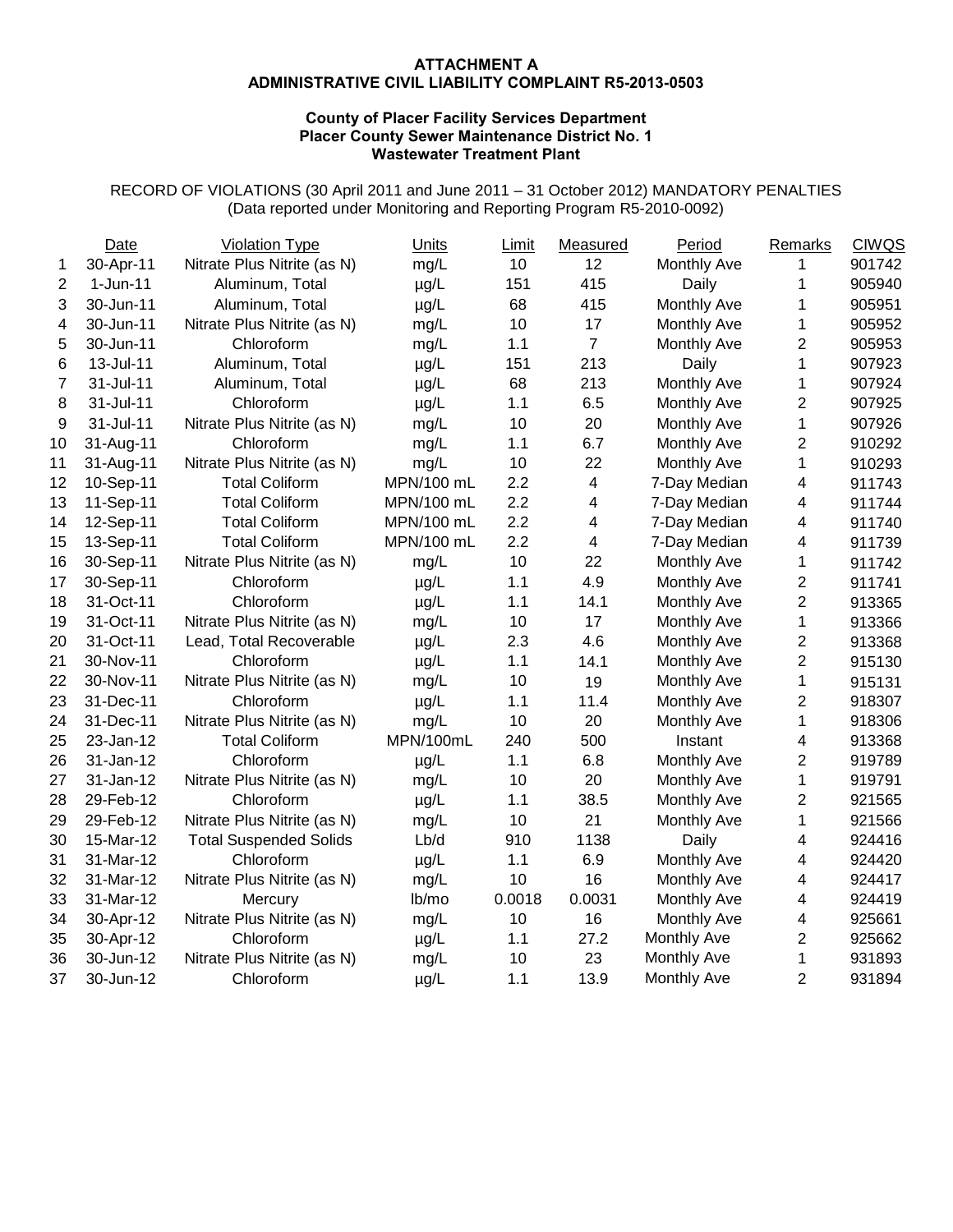#### **ATTACHMENT A ADMINISTRATIVE CIVIL LIABILITY COMPLAINT R5-2013-0503**

# Remarks:<br>1.

- 1. Serious Violation: For Group I pollutants that exceed the effluent limitation by 40 percent or more.<br>2. Serious Violation: For Group II pollutants that exceed the effluent limitation by 20 percent or more.
- 2. Serious Violation: For Group II pollutants that exceed the effluent limitation by 20 percent or more.<br>3. Non-serious violation falls within the first three violations in a six-month period, thus is not subject to
- Non-serious violation falls within the first three violations in a six-month period, thus is not subject to mandatory minimum penalties.
- 4. Non-serious violation subject to mandatory minimum penalties.

| <b>VIOLATIONS AS OF:</b>                    | 10/31/2012 |
|---------------------------------------------|------------|
| <b>Group I Serious Violations:</b>          | 15         |
| <b>Group II Serious Violations:</b>         | 12         |
| Non-Serious Violations Not Subject to MMPs: | 0          |
| Non-serious Violations Subject to MMPs:     | 10         |
| <b>Total Violations Subject to MMPs:</b>    | 37         |

**Mandatory Minimum Penalty = (27 serious Violations + 10 Non-Serious Violations) x \$3,000 = \$111,000**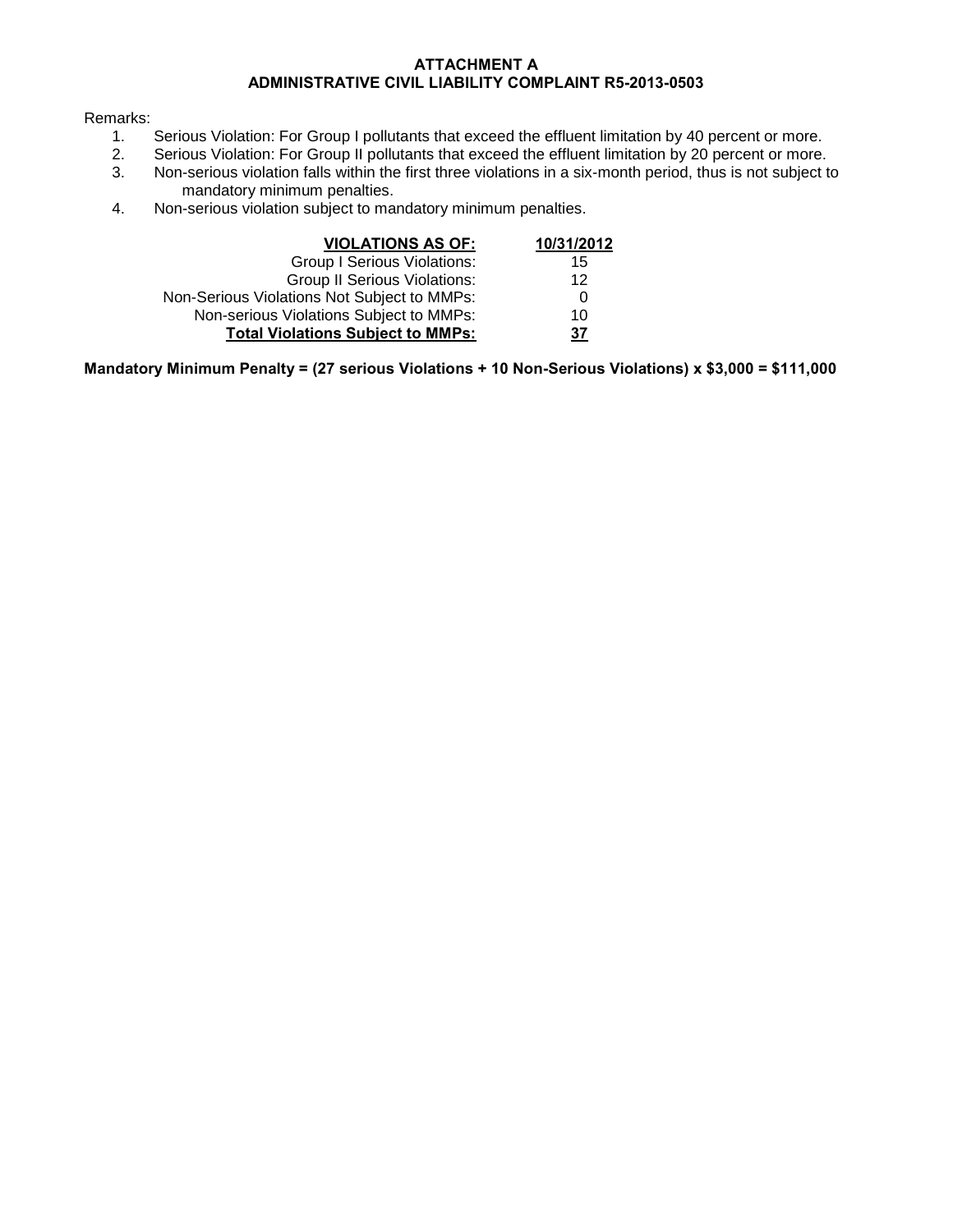# Central Valley Regional Water Quality Control Board

#### HEARING PROCEDURE FOR ADMINISTRATIVE CIVIL LIABILITY COMPLAINT R5-2013-0503

#### ISSUED TO COUNTY OF PLACER FACILITY SERVICES DEPARTMENT SEWER MAINTENANCE DISTRICT NO. 1 PLACER COUNTY

## SCHEDULED FOR 11/12 APRIL 2013

#### PLEASE READ THIS HEARING PROCEDURE CAREFULLY. FAILURE TO COMPLY WITH THE DEADLINES AND OTHER REQUIREMENTS CONTAINED HEREIN MAY RESULT IN THE EXCLUSION OF YOUR DOCUMENTS AND/OR TESTIMONY.

## **Overview**

Pursuant to Water Code section 13323, the Executive Officer has issued an Administrative Civil Liability (ACL) Complaint to Placer County Facility Services Department alleging violations of Water Code section 13385 for the discharge of wastewater from the Sewer Maintenance District No. 1 wastewater treatment plant that exceeded permitted effluent limitations. The ACL Complaint proposes that the Central Valley Water Board impose administrative civil liability in the amount of \$111,000. A hearing is currently scheduled to be conducted before the Board during its 11/12 April 2013 meeting.

The purpose of the hearing is to consider relevant evidence and testimony regarding the ACL Complaint. At the hearing, the Central Valley Water Board will consider whether to issue an administrative civil liability order assessing the proposed liability, or a higher or lower amount. The Board may also decline to assess any liability, or may continue the hearing to a later date. If less than a quorum of the Board is available, this matter may be conducted before a hearing panel. The public hearing will commence at 8:30 a.m. or as soon thereafter as practical, or as announced in the Board's meeting agenda. The meeting will be held at:

11020 Sun Center Drive, Suite 200, Rancho Cordova, California.

An agenda for the meeting will be issued at least ten days before the meeting and posted on the Board's web page at:

## [http://www.waterboards.ca.gov/centralvalley/board\\_info/meetings](http://www.waterboards.ca.gov/centralvalley/board_info/meetings)

## **Hearing Procedure**

The hearing will be conducted in accordance with this Hearing Procedure, which has been approved by the Board Chair for the adjudication of such matters. The procedures governing adjudicatory hearings before the Central Valley Water Board may be found at California Code of Regulations, title 23, section 648 et seq., and are available at

## [http://www.waterboards.ca.gov](http://www.waterboards.ca.gov/)

Copies will be provided upon request. In accordance with section 648(d), any procedure not provided by this Hearing Procedure is deemed waived. Except as provided in section 648(b) and herein, Chapter 5 of the Administrative Procedures Act (Gov. Code, § 11500 et seq.) does not apply to this hearing.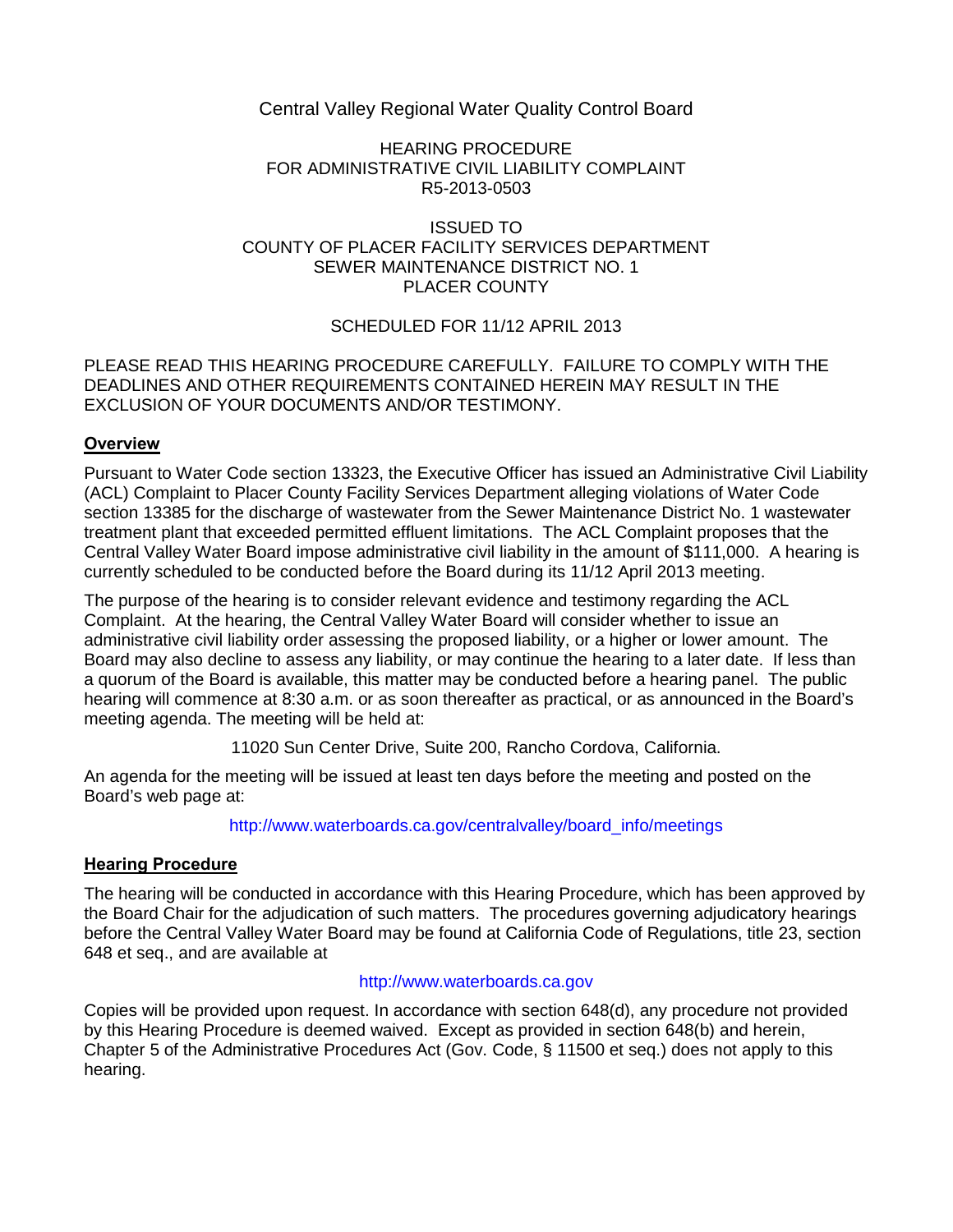The Discharger shall attempt to resolve objections to this Hearing Procedure with the Prosecution Team BEFORE submitting objections to the Advisory Team.

#### **Separation of Prosecutorial and Advisory Functions**

To help ensure the fairness and impartiality of this proceeding, the functions of those who will act in a prosecutorial role by presenting evidence for consideration by the Board (the "Prosecution Team") have been separated from those who will provide legal and technical advice to the Board (the "Advisory Team"). Members of the Advisory Team are: Ken Landau, Assistant Executive Officer and David Coupe, Senior Staff Counsel. Members of the Prosecution Team are: Pamela Creedon, Executive Officer; Wendy Wyels, Environmental Program Manager; Barry Hilton, Water Resources Control Engineer; and Mayumi Okamoto, staff counsel.

Any members of the Advisory Team who normally supervise any members of the Prosecution Team are not acting as their supervisors in this proceeding, and vice versa. Pamela Creedon regularly advises the Central Valley Water Board in other, unrelated matters, but is not advising the Central Valley Water Board in this proceeding. Other members of the Prosecution Team act or have acted as advisors to the Central Valley Water Board in other, unrelated matters, but they are not advising the Central Valley Water Board in this proceeding. Members of the Prosecution Team have not had any ex parte communications with the members of the Central Valley Water Board or the Advisory Team regarding this proceeding.

## **Hearing Participants**

Participants in this proceeding are designated as either "Designated Parties" or "Interested Persons." Designated Parties may present evidence and cross-examine witnesses and are subject to cross-examination. Interested Persons may present non-evidentiary policy statements, but may not cross-examine witnesses and are not subject to cross-examination. Interested Persons generally may not present evidence (e.g., photographs, eye-witness testimony, monitoring data). At the hearing, both Designated Parties and Interested Persons may be asked to respond to clarifying questions from the Central Valley Water Board, staff, or others, at the discretion of the Board Chair.

The following participants are hereby designated as Designated Parties in this proceeding:

- 1. Central Valley Water Board Prosecution Team
- 2. Placer County Facility Services Department

## **Requesting Designated Party Status**

Persons who wish to participate in the hearing as a Designated Party must request designated party status by submitting a request in writing so that it is received no later than the deadline listed under "Important Deadlines" below. The request shall include an explanation of the basis for status as a Designated Party (i.e., how the issues to be addressed at the hearing affect the person, the need to present evidence or cross-examine witnesses), along with a statement explaining why the parties listed above do not adequately represent the person's interest. Any objections to these requests for designated party status must be submitted so that they are received no later than the deadline listed under "Important Deadlines" below.

## **Primary Contacts**

## **Advisory Team:**

Kenneth Landau 11020 Sun Center Drive, Suite 200, Rancho Cordova, CA 95670 Phone: (916) 464-4726 klandau@waterboards.ca.gov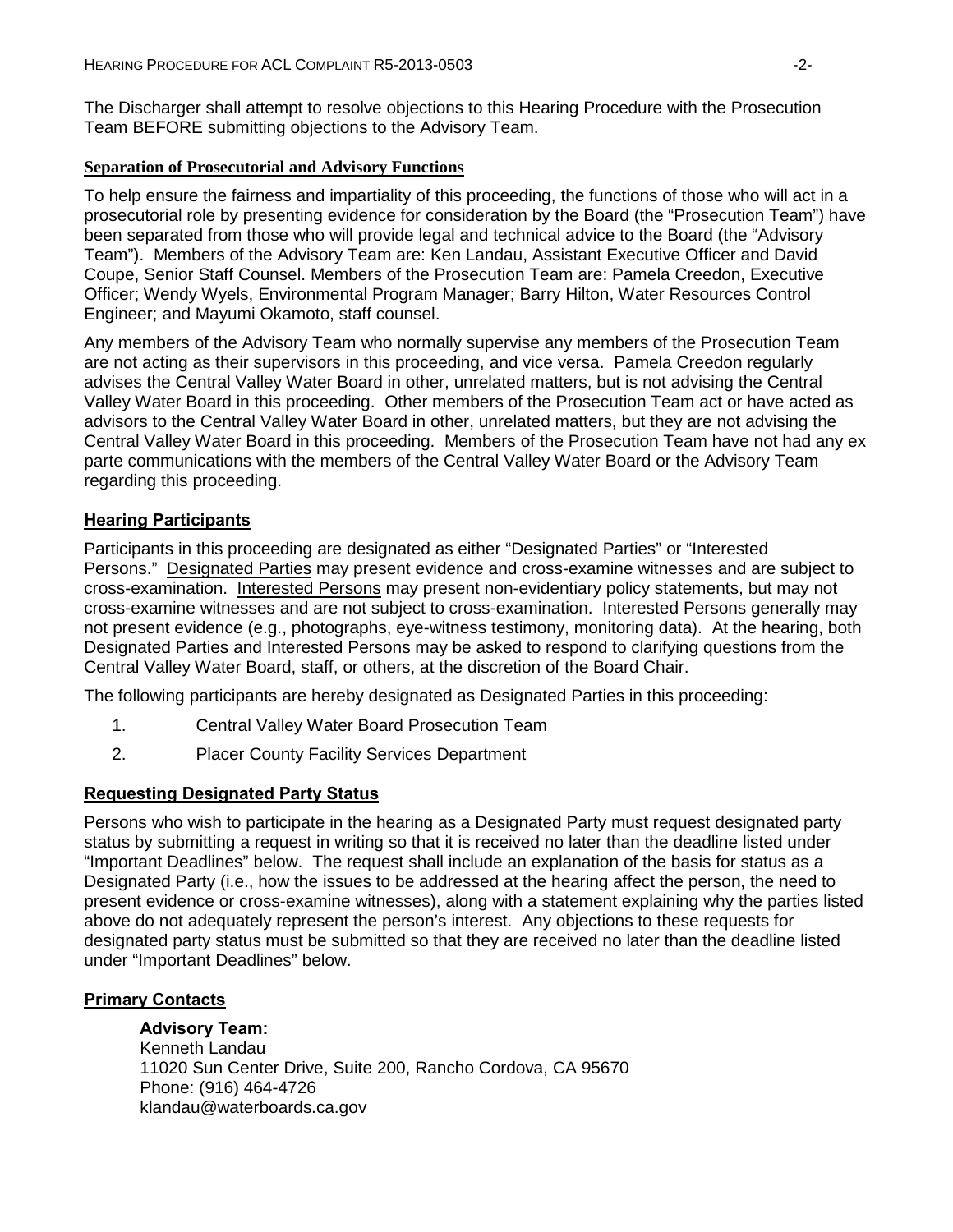David P. Coupe, Senior Staff Counsel c/o San Francisco Bay Regional Water Quality Control Board 1515 Clay Street, Suite 1400 Oakland, CA 94612 Phone: (510) 622-2306 Fax: (510) 622-2460 E-mail: [dcoupe@waterboards.ca.gov](mailto:dcoupe@waterboards.ca.gov)

#### **Prosecution Team:**

Wendy Wyels, Environmental Program Manager 11020 Sun Center Drive, Suite 200, Rancho Cordova, CA 95670 Phone: (916) 464-4835; fax: (916) 464-4645 wwyels@waterboards.ca.gov

Mayumi Okamoto, Staff Counsel State Water Resources Control Board, Office of Enforcement Physical Address: 1001 I Street, Sacramento, CA 95814 Mailing Address: P.O. Box 100, Sacramento, CA 95812 Phone: (916) 341-5674; fax: (916) 341-5896 mokamoto@waterboards.ca.gov

#### **Discharger**

Bill Zimmerman Deputy Director County of Placer Facility Services Department 11476 C Avenue Auburn, CA 95603 Phone: (530) 886-4900; fax (530) 889-6809 bzimmerm@placer.ca.gov

#### **Ex Parte Communications**

Designated Parties and Interested Persons are forbidden from engaging in ex parte communications regarding this matter. An ex parte communication is a written or verbal communication related to the investigation, preparation, or prosecution of the ACL Complaint between a Designated Party or an Interested Person and a Board Member or a member of the Board's Advisory Team (*see* Gov. Code, § 11430.10 et seq.). However, if the communication is copied to all other persons (if written) or is made in a manner open to all other persons (if verbal), then the communication is not considered an ex parte communication. Communications regarding non-controversial procedural matters are also not considered ex parte communications and are not restricted.

#### **Hearing Time Limits**

To ensure that all participants have an opportunity to participate in the hearing, the following time limits shall apply: each Designated Party shall have a combined **30** minutes to present evidence (including evidence presented by witnesses called by the Designated Party), to cross-examine witnesses (if warranted), and to provide a closing statement. Each Interested Person shall have 3 minutes to present a non-evidentiary policy statement. Participants with similar interests or comments are requested to make joint presentations, and participants are requested to avoid redundant comments. Participants who would like additional time must submit their request to the Advisory Team so that it is received no later than the deadline listed under "Important Deadlines" below. Additional time may be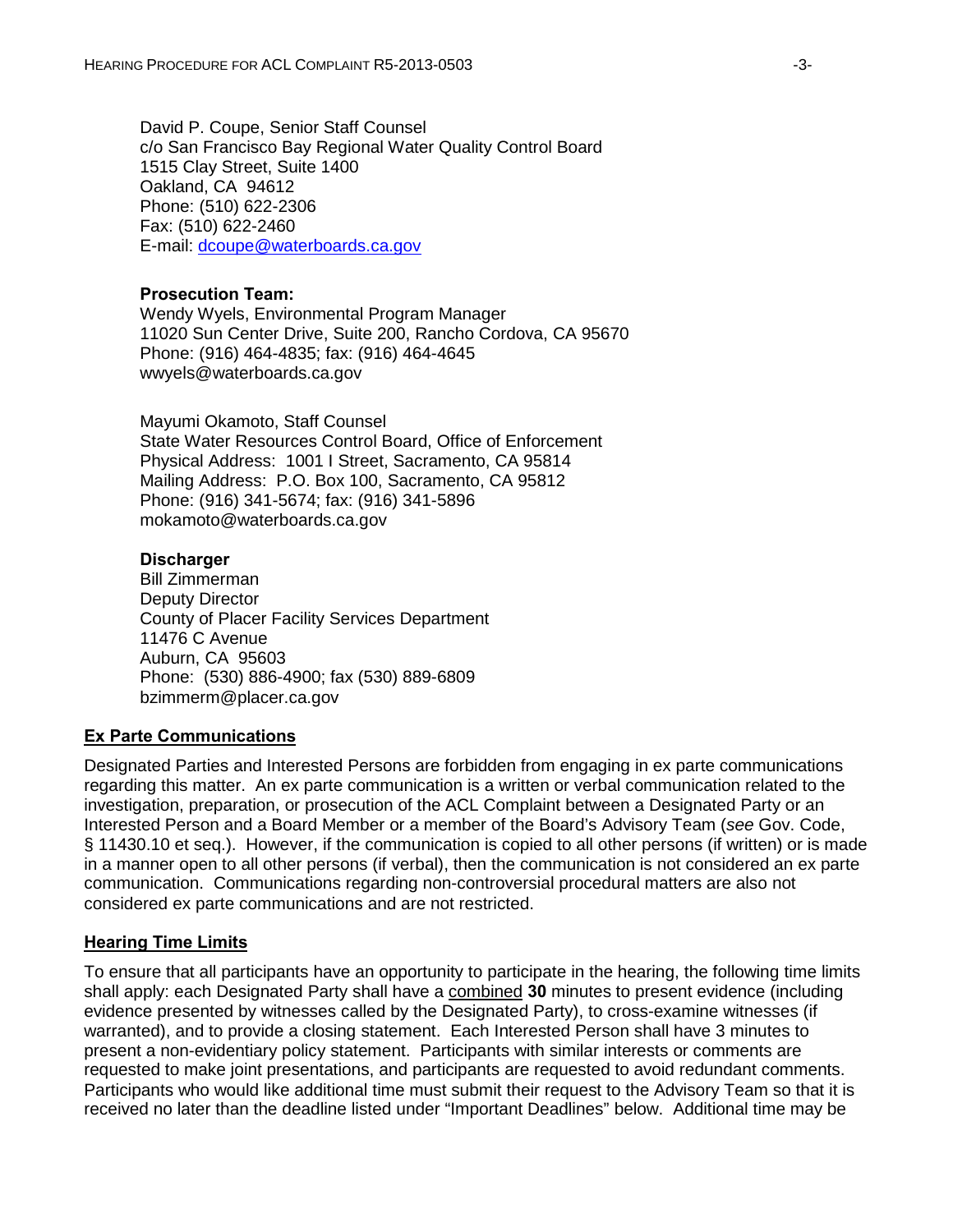provided at the discretion of the Advisory Team (prior to the hearing) or the Board Chair (at the hearing) upon a showing that additional time is necessary. Such showing shall explain what testimony, comments, or legal argument requires extra time, and why it could not have been provided in writing by the applicable deadline.

A timer will be used, but will not run during Board questions or the responses to such questions, or during discussions of procedural issues.

#### **Submission of Evidence and Policy Statements**

The Prosecution Team and all other Designated Parties (including the Discharger) must submit the following information in advance of the hearing:

- 1. All evidence (other than witness testimony to be presented orally at the hearing) that the Designated Party would like the Central Valley Water Board to consider. Evidence and exhibits already in the public files of the Central Valley Board may be submitted by reference, as long as the exhibits and their location are clearly identified in accordance with California Code of Regulations, title 23, section 648.3. Board members will not generally receive copies of materials incorporated by reference unless copies are provided, and the referenced materials are generally not posted on the Board's website.
- 2. All legal and technical arguments or analysis.
- 3. The name of each witness, if any, whom the Designated Party intends to call at the hearing, the subject of each witness' proposed testimony, and the estimated time required by each witness to present direct testimony.
- 4. The qualifications of each expert witness, if any.

Prosecution Team: The Prosecution Team's information must include the legal and factual basis for its claims against each Discharger; a list of all evidence on which the Prosecution Team relies, which must include, at a minimum, all documents cited in the ACL Complaint, Staff Report, or other material submitted by the Prosecution Team; and the witness information required under items 3-4 for all witnesses, including Board staff.

Designated Parties (including the Discharger): All Designated Parties shall submit comments regarding the ACL Complaint along with any additional supporting evidence not cited by the Central Valley Water Board's Prosecution Team no later than the deadline listed under "Important Deadlines" below.

Rebuttal: Any Designated Party that would like to submit evidence, legal analysis, or policy statements to rebut information previously submitted by other Designated Parties shall submit this rebuttal information so that it is received no later than the deadline listed under "Important Deadlines" below. "Rebuttal" means evidence, analysis or comments offered to disprove or contradict other submissions. Rebuttal shall be limited to the scope of the materials previously submitted. Rebuttal information that is not responsive to information previously submitted may be excluded.

Copies: Board members will receive copies of all submitted materials. The Board Members' hard copies will be printed in black and white on 8.5"x11" paper from the Designated Parties' electronic copies. Designated Parties who are concerned about print quality or the size of all or part of their written materials should provide an extra nine paper copies for the Board Members. For voluminous submissions, Board Members may receive copies in electronic format only. Electronic copies will also be posted on the Board's website. Parties without access to computer equipment are strongly encouraged to have their materials scanned at a copy or mailing center. The Board will not reject materials solely for failure to provide electronic copies.

Other Matters: The Prosecution Team will prepare a summary agenda sheet (Summary Sheet) and will respond to all significant comments. The Summary Sheet and the responses shall clearly state that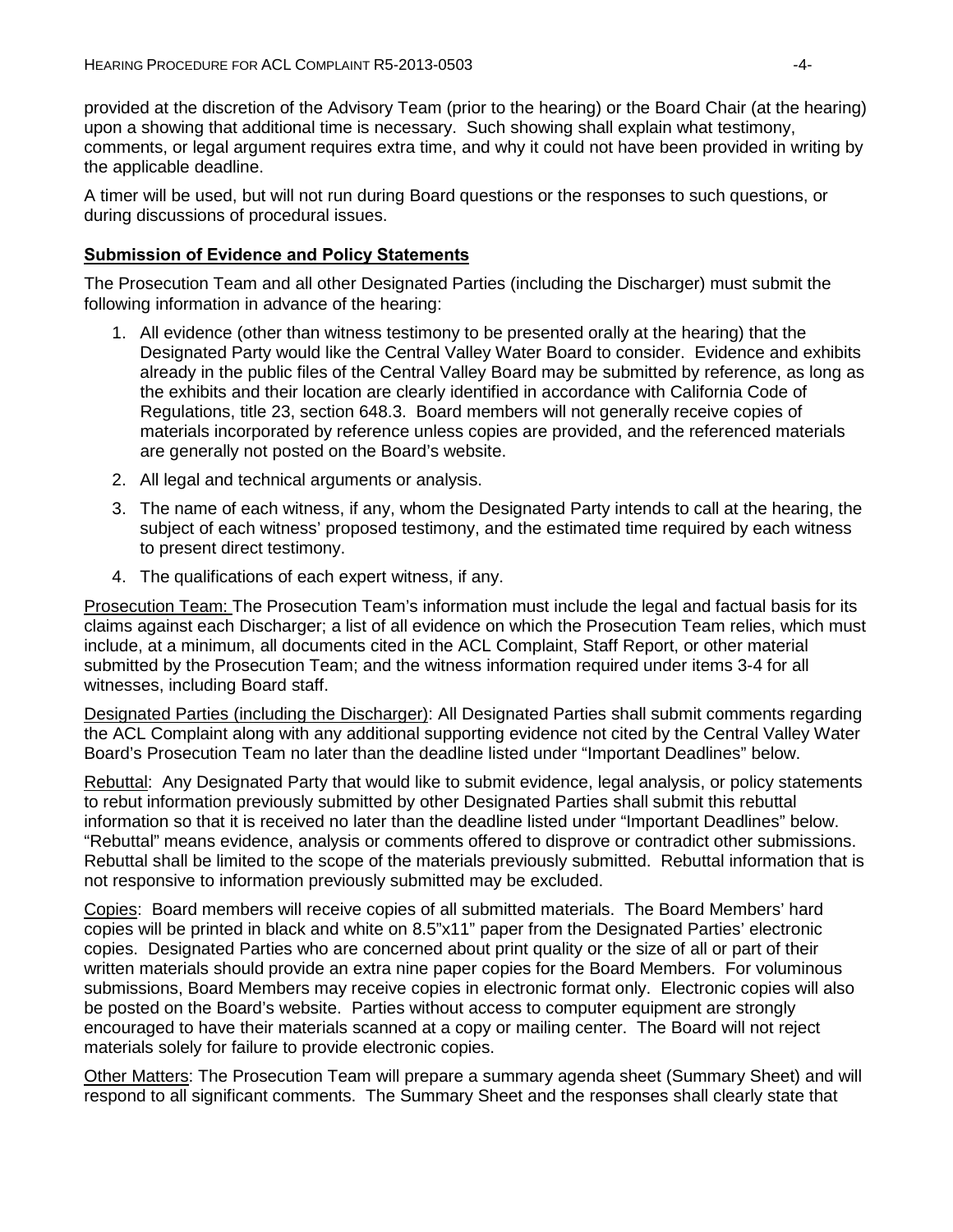they were prepared by the Prosecution Team. The Summary Sheet and the responses will be posted online, as will revisions to the proposed Order.

Interested Persons: Interested Persons who would like to submit written non-evidentiary policy statements are encouraged to submit them to the Advisory Team as early as possible, but they must be received by the deadline listed under "Important Deadlines" to be included in the Board's agenda package. Interested Persons do not need to submit written comments in order to speak at the hearing.

Prohibition on Surprise Evidence: In accordance with California Code of Regulations, title 23, section 648.4, the Central Valley Water Board endeavors to avoid surprise testimony or evidence. Absent a showing of good cause and lack of prejudice to the parties, the Board Chair may exclude evidence and testimony that is not submitted in accordance with this Hearing Procedure. Excluded evidence and testimony will *not* be considered by the Central Valley Water Board and will not be included in the administrative record for this proceeding.

Presentations: Power Point and other visual presentations may be used at the hearing, but their content shall not exceed the scope of other submitted written material. These presentations must be provided to the Advisory Team at or before the hearing both in hard copy and in electronic format so that they may be included in the administrative record.

Witnesses: All witnesses who have submitted written testimony shall appear at the hearing to affirm that the testimony is true and correct, and shall be available for cross-examination.

#### **Evidentiary Documents and File**

The ACL Complaint and related evidentiary documents are on file and may be inspected or copied at the Central Valley Water Board office at 11020 Sun Center Drive, Rancho Cordova, CA 95670. This file shall be considered part of the official administrative record for this hearing. Other submittals received for this proceeding will be added to this file and will become a part of the administrative record absent a contrary ruling by the Central Valley Water Board's Chair. Many of these documents are also posted on-line at:

[http://www.waterboards.ca.gov/centralvalley/board\\_decisions/tentative\\_orders/index.shtml](http://www.waterboards.ca.gov/centralvalley/board_decisions/tentative_orders/index.shtml)

Although the web page is updated regularly, to assure access to the latest information, you may contact Wendy Wyels (contact information above) for assistance obtaining copies.

## **Questions**

Questions concerning this proceeding may be addressed to the Advisory Team attorney (contact information above).